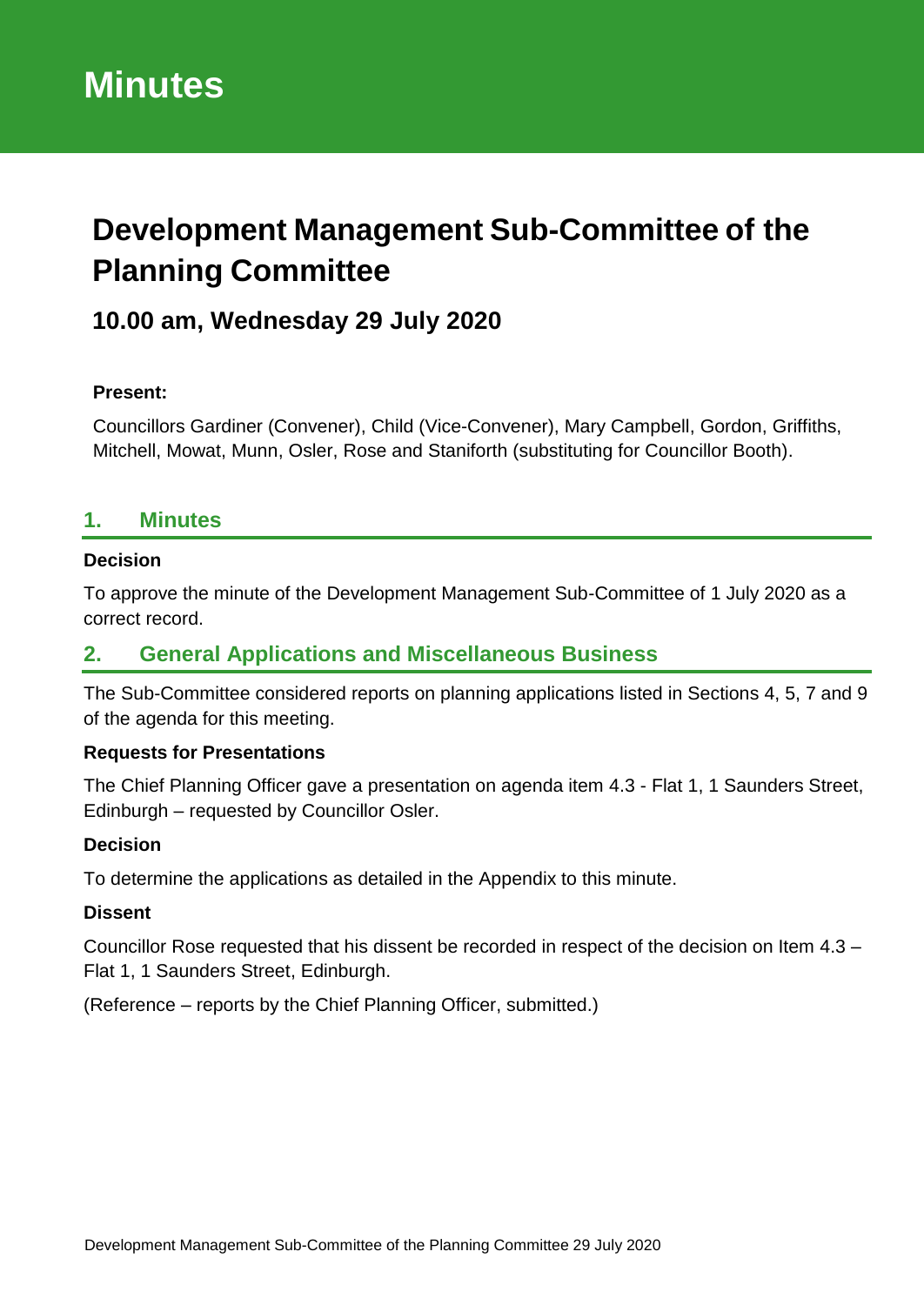# **Appendix**

| Agenda Item No. /<br><b>Address</b>                                                                                | <b>Details of Proposal/Reference No</b>                                                                                                                                                                                                                               | <b>Decision</b>                                                                                                                                                                                                                                                                                                                                                          |  |  |  |
|--------------------------------------------------------------------------------------------------------------------|-----------------------------------------------------------------------------------------------------------------------------------------------------------------------------------------------------------------------------------------------------------------------|--------------------------------------------------------------------------------------------------------------------------------------------------------------------------------------------------------------------------------------------------------------------------------------------------------------------------------------------------------------------------|--|--|--|
| Note: Detailed conditions/reasons for the following decisions are contained in the statutory<br>planning register. |                                                                                                                                                                                                                                                                       |                                                                                                                                                                                                                                                                                                                                                                          |  |  |  |
| 4.1 - 13 Castle Street,<br><b>Edinburgh</b>                                                                        | Change of use from offices to<br>serviced apartments (as amended) -<br>application no 20/01896/FUL                                                                                                                                                                    | To GRANT planning permission<br>subject to the informatives as set<br>out in section 3 of the report by<br>the Chief Planning Officer.                                                                                                                                                                                                                                   |  |  |  |
| 4.2 - 13 Castle Street,<br><b>Edinburgh</b>                                                                        | Alterations to form serviced<br>apartments from offices (as<br>amended) - application no<br>20/01897/LBC                                                                                                                                                              | To GRANT listed building<br>consent subject to the conditions,<br>reasons and informatives as set<br>out in section 3 of the report by<br>the Chief Planning Officer.                                                                                                                                                                                                    |  |  |  |
| 4.3 - <u>Flat 1, 1</u><br><b>Saunders Street,</b><br><b>Edinburgh</b>                                              | Change of property use from<br>residential to short term let. The<br>property would be used for a<br>mixture of family use and short term<br>letting. The flat was ground floor<br>with its own door access via a<br>private garden. - application no<br>20/00724/FUL | To REFUSE planning permission<br>on the grounds that the planning<br>application was contrary to Local<br>Development Plan Policy Hou 7<br>as the main access would be<br>disruptive and would have an<br>unacceptable effect on the living<br>conditions of nearby residents.<br><b>Dissent</b><br>Councillor Rose requested that<br>his dissent be recorded in respect |  |  |  |
|                                                                                                                    |                                                                                                                                                                                                                                                                       | of this decision,                                                                                                                                                                                                                                                                                                                                                        |  |  |  |
| 4.4 - 5 South Charlotte<br>Street, Edinburgh,<br><b>EH2 4AN</b>                                                    | Change of use from office to short<br>term holiday let - application no<br>20/01540/FUL                                                                                                                                                                               | To GRANT planning permission<br>subject to the informatives as set<br>out in section 3 of the report by<br>the Chief Planning Officer.                                                                                                                                                                                                                                   |  |  |  |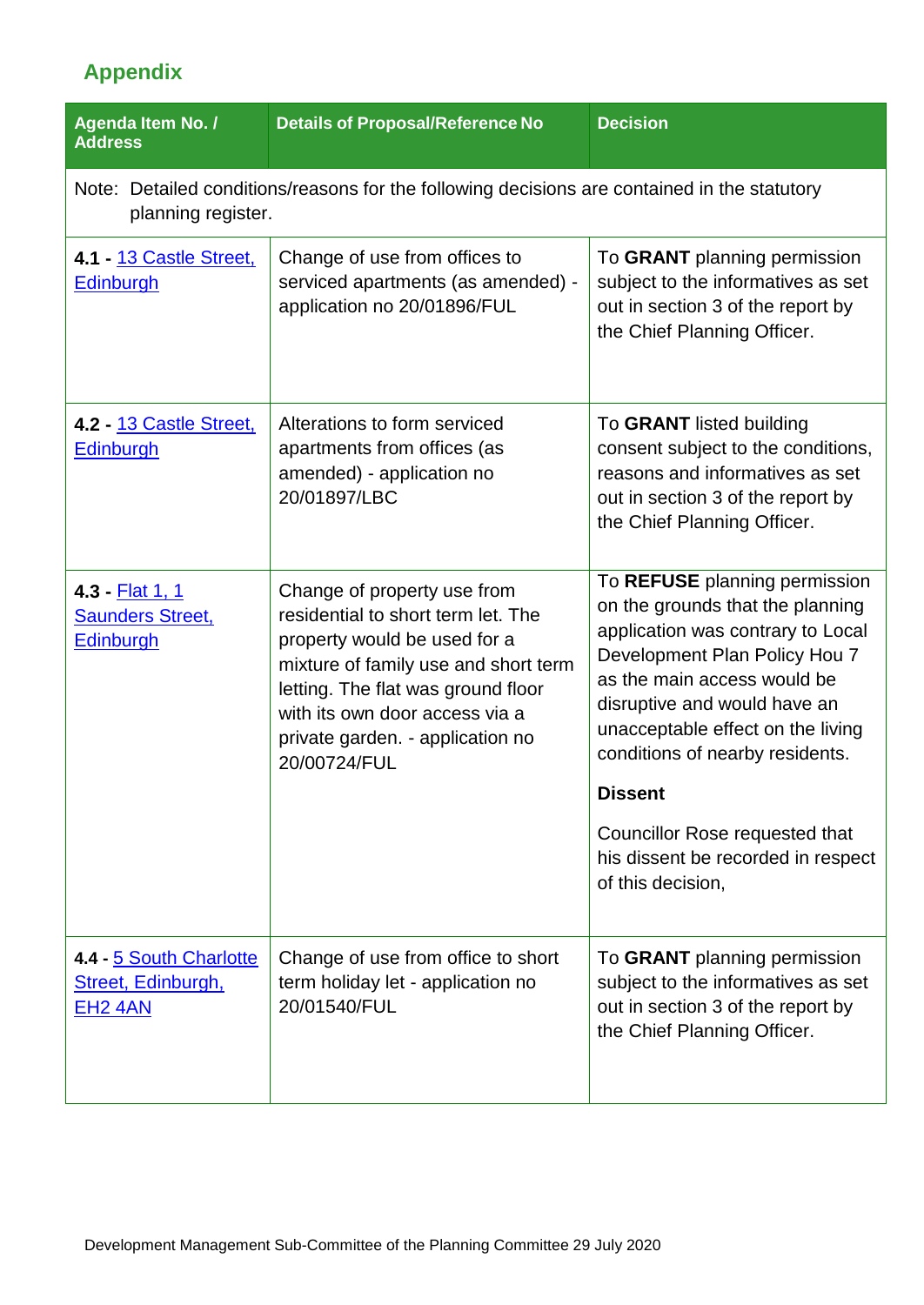| Agenda Item No. /<br><b>Address</b>                                                             | <b>Details of Proposal/Reference No</b>                                                                                                                                                                                                                                                                                                           | <b>Decision</b> |                                       |                                                                                                                                                                                                                                                                                                                                           |
|-------------------------------------------------------------------------------------------------|---------------------------------------------------------------------------------------------------------------------------------------------------------------------------------------------------------------------------------------------------------------------------------------------------------------------------------------------------|-----------------|---------------------------------------|-------------------------------------------------------------------------------------------------------------------------------------------------------------------------------------------------------------------------------------------------------------------------------------------------------------------------------------------|
| 5.1 - 94 Ocean Drive,<br><b>Edinburgh (At Land</b><br><b>143 Metres Southeast</b><br><u>Of)</u> | Residential development of 338 flats<br>over 4 apartment buildings with<br>heights of 10 storeys (Building A),<br>14 storeys (Building B), 12 storeys<br>(Building C) and 10 storeys<br>(Building D) with two commercial<br>units (Class 1,2,3 and 4), car<br>parking and associated landscaping<br>(as amended) - application no<br>19/02778/FUL | 1)<br>2)        |                                       | To GRANT planning<br>permission subject to the<br>original report by the Chief<br>Planning Officer and an<br>informative to allow a<br>three-month extension to<br>enable the legal<br>agreement to be<br>concluded.<br>To agree to amend<br>condition 9 in relation to<br>noise to refer to<br>compliance with NR 25<br>rather than N15. |
| 7.1 - <u>St Joseph's</u><br>Nursing Home, 41 - 45<br>Gilmore Place,<br><b>Edinburgh</b>         | Student accommodation<br>redevelopment of existing C-listed<br>building providing 230 beds over 29<br>flats with associated amenity and<br>external landscaping, demolition of<br>extensions and outbuildings and<br>erection of 3 new buildings in rear<br>courtyard - application no<br>19/06070/FUL                                            |                 |                                       | To <b>CONTINUE</b> consideration of<br>the application for the Chief<br>Planning Officer to:                                                                                                                                                                                                                                              |
|                                                                                                 |                                                                                                                                                                                                                                                                                                                                                   | 1)              | Provide additional<br>information on: |                                                                                                                                                                                                                                                                                                                                           |
|                                                                                                 |                                                                                                                                                                                                                                                                                                                                                   |                 | (a)                                   | Data about the make-<br>up of the community<br>and who was living in<br>the community.                                                                                                                                                                                                                                                    |
|                                                                                                 |                                                                                                                                                                                                                                                                                                                                                   |                 | (b)                                   | Data on development<br>and relevant consents<br>within the area to better<br>understand the<br>community and land<br>uses. The information<br>should explain the<br>position since the 2011<br>Census.                                                                                                                                    |
|                                                                                                 |                                                                                                                                                                                                                                                                                                                                                   | 2)              |                                       | <b>Clarify if Build to Rent</b><br>development had been<br>explored by the developer.                                                                                                                                                                                                                                                     |
|                                                                                                 |                                                                                                                                                                                                                                                                                                                                                   | 3)              |                                       | Clarify the involvement of<br>University of Edinburgh in<br>the project.                                                                                                                                                                                                                                                                  |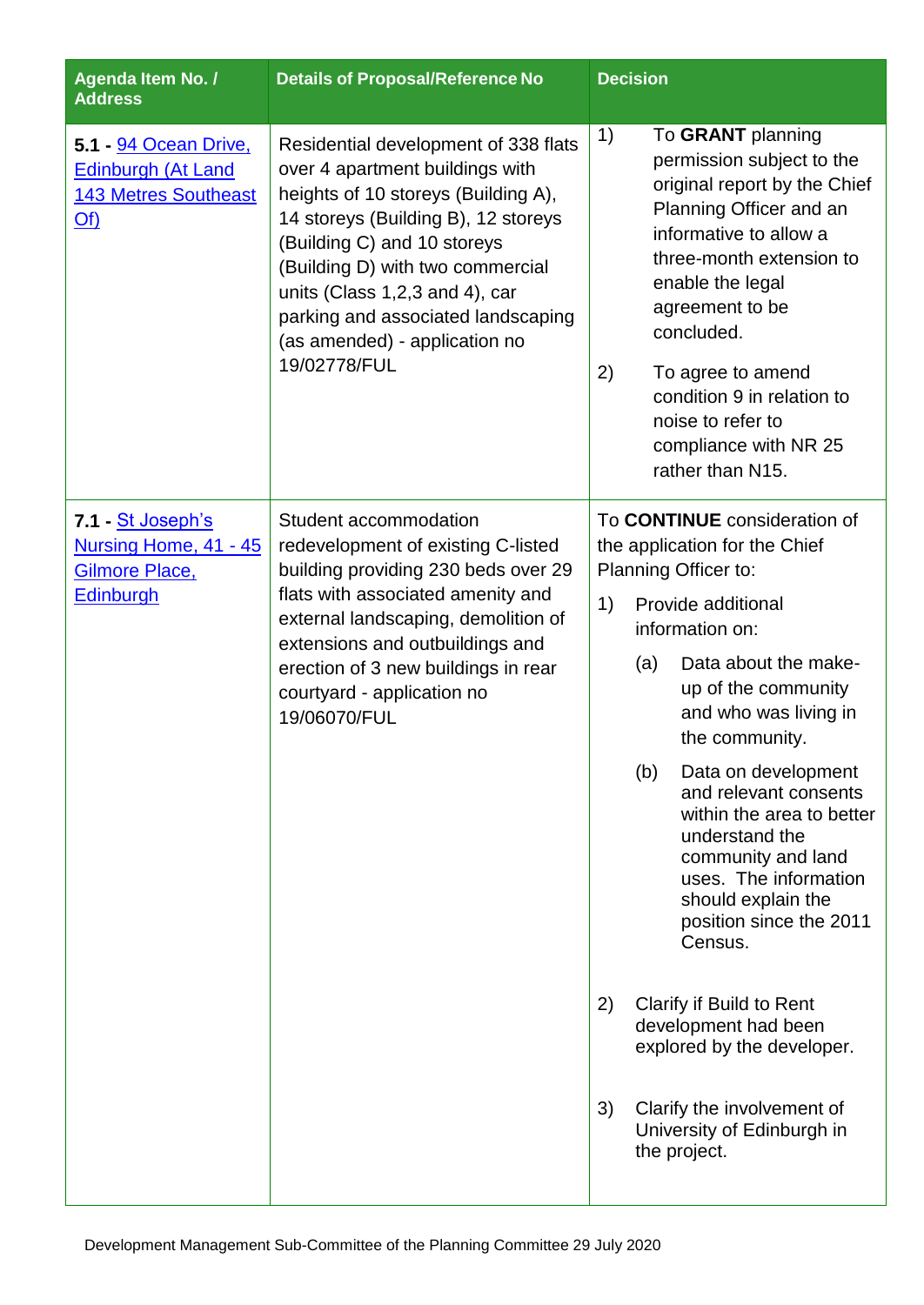| Agenda Item No. /<br><b>Address</b>                                                                                                     | <b>Details of Proposal/Reference No</b>                                                                                                                                                                                                                                                                    | <b>Decision</b>                                                                                                                                                                  |
|-----------------------------------------------------------------------------------------------------------------------------------------|------------------------------------------------------------------------------------------------------------------------------------------------------------------------------------------------------------------------------------------------------------------------------------------------------------|----------------------------------------------------------------------------------------------------------------------------------------------------------------------------------|
| 7.2 St Joseph's<br>Nursing Home, 41 - 45<br>Gilmore Place,<br><b>Edinburgh</b>                                                          | Conversion to student residential<br>accommodation with communal<br>facilities at ground floor and in<br>chapel; demolish existing east and<br>west outbuildings and extensions<br>and replace with new 3 storey<br>accommodation around retained<br>landscaped courtyard - application<br>no 19/06072/LBC | To GRANT listed building<br>consent subject to the conditions,<br>reasons and informatives as set<br>out in section 3 of the report by<br>the Chief Planning Officer.            |
| 7.3 - Proposed naming<br>of a street to honour<br>George Grubb-<br><b>Report by the</b><br><b>Executive Director of</b><br><b>Place</b> | It was recommended that the<br>Committee considered whether<br>there was justification to vary the<br>street naming criteria set out in the<br><b>Statutory Addressing Charter in</b><br>relation to the request to use the<br>name George Grubb at this time.                                             | To AGREE to vary the street<br>naming criteria set out in the<br><b>Statutory Addressing Charter in</b><br>relation to the request to use the<br>name George Grubb at this time. |